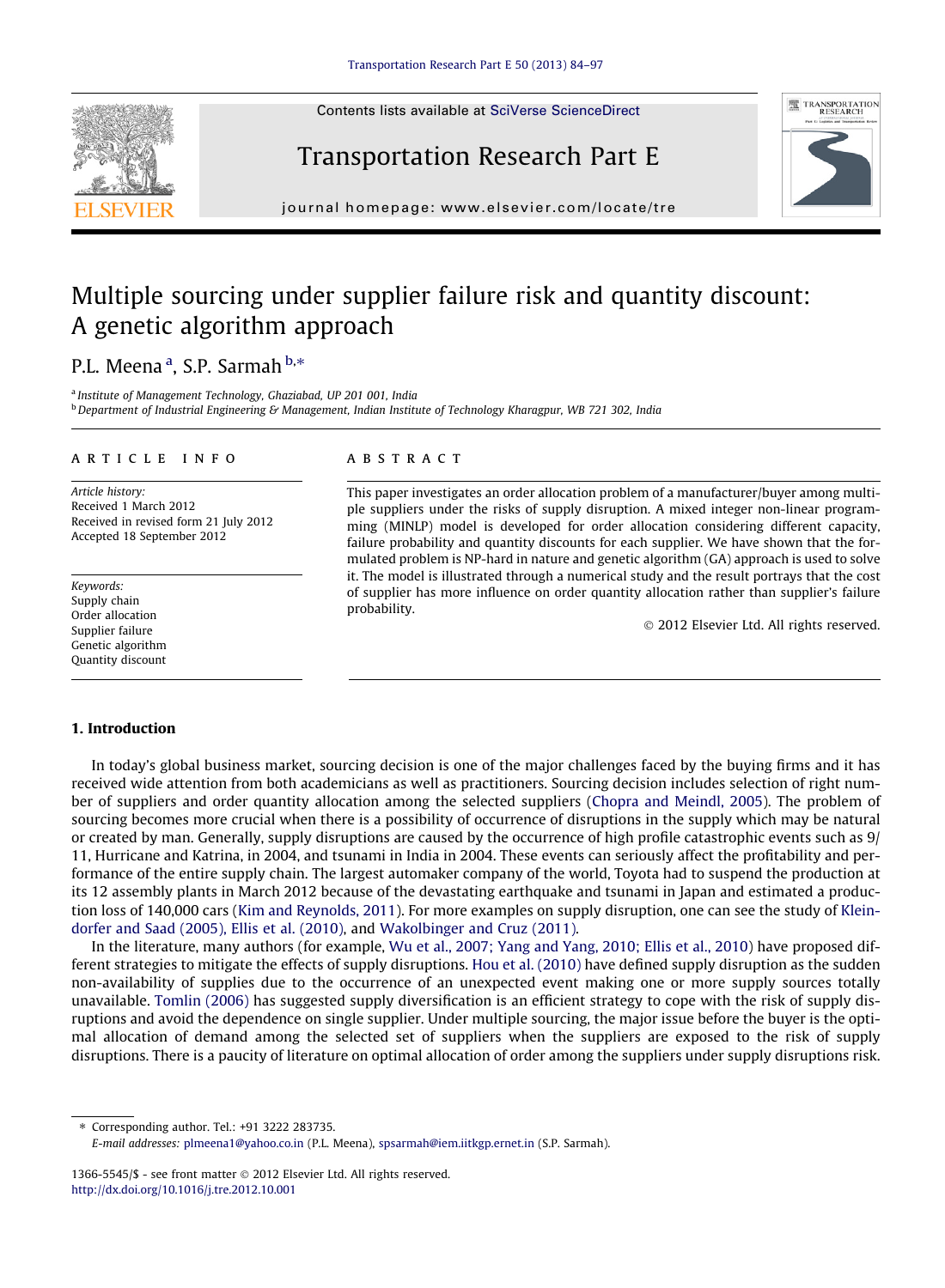In this paper, we have developed a mixed integer non-liner programming (MINLP) model to determine the optimal order allocation among multiple suppliers when the suppliers are exposed to the risk of failure due to man-made or natural disruptions. We have shown here that the formulated problem is NP-hard in nature, and genetic algorithm (GA) is used to solve it. The reason of using GA is that it has been proven to excel in solving combinatorial optimization problems in comparison to traditional optimization techniques [\(Goldberg, 1998; Steiner and Hruschka, 2002\)](#page--1-0).

The remainder of the paper is organized as follows: Section 2 provides a brief review of literature related to order allocation problem. Description of the problem and development of the model are presented in Section 3. The problem complexity is discussed in Section 4. Section 5 presents the GA approach to find the solution. Numerical experiments are conducted in Section 6 and sensitivity analysis of different parameters is performed in Section 7. Finally, conclusions and future scope of the work are presented in Section 8.

#### 2. Literature review

A large number of studies are available in the literature on supplier selection and order allocation problems. Here, a brief review of literature related to order allocation problem is discussed only. The research pertaining to order allocation can broadly be classified into the following two categories:

- (i) Order allocation without the consideration of supply disruptions risk.
- (ii) Order allocation under supply disruptions risk.

#### 2.1. Order allocation without the consideration of supply disruptions risk

Considerable amount of literature is available in this stream, and to the best of our knowledge, [Sculli and Wu \(1981\)](#page--1-0) are the frontrunners to study the order allocation problem. They have shown that in comparison to single sourcing, the mean and variance of the lead time and demand distribution are reduced under dual sourcing. Further, they have shown that probability of stock out is less in dual sourcing as compared to single sourcing. Many authors have extended the work of [Sculli](#page--1-0) [and Wu \(1981\)](#page--1-0) in different directions in the last two decades (for example, [Sculli and Shum, 1990; Pan, 1989; Ramasesh](#page--1-0) [et al., 1991; Chaudhry et al., 1991; Lau and Zhao, 1993; Chiang and Benton, 1994; Sedarage et al., 1999; Basnet and Leung,](#page--1-0) [2005; Kawtummachai and Hop, 2005](#page--1-0)). Instead of discussing these studies in details, we refer the readers to [Minner \(2003\)](#page--1-0) and [Thomas and Tyworth \(2006\)](#page--1-0) who have provided an extensive review on order splitting. In recent years, many authors (for example, [Burke et al., 2008a, 2008b; Wang et al., 2008; Qi, 2007; Che and Wang, 2008; Yu and Tsai, 2008; Tsai and Wang,](#page--1-0) [2010; Cheng and Ye, 2011\)](#page--1-0) also have studied the similar problem. However, all the aforementioned studies have ignored the risks of supply disruption.